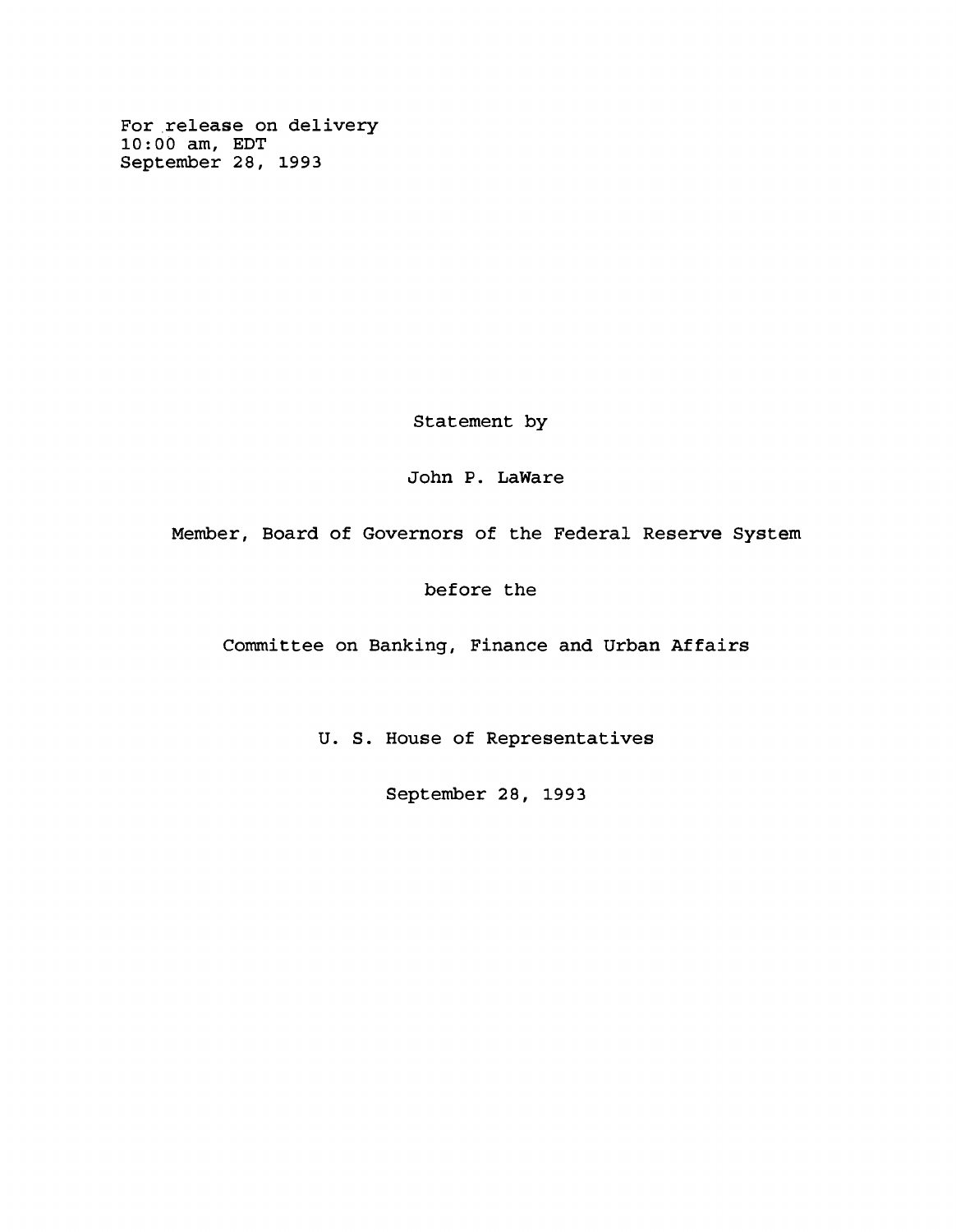**Mr. Chairman, I am pleased to appear before the Committee this morning to discuss the implications of the proposed North American Free Trade Agreement for the financial services industry and banking in particular.**

**Before I begin, let me state that the Federal Reserve supports the NAFTA without qualification. Its implementation will provide overall benefits to the people and the economy of the United States that will grow over time. The agreement will promote the economic and financial integration of the North American continent, a process already in progress. The NAFTA will solidify U.S. access to Canadian markets and provide significantly improved access for many U.S. firms to the substantial Mexican markets that will expand rapidly as the Mexican economy capitalizes on reforms instituted over the past decade. Moreover, the long-term beneficial effects for the United States of a stable, growing economy on our southern border are hard to overstate and may be more meaningful than any of the specific provisions in the Agreement.**

**At this point, I'll summarize briefly the provisions of the Agreement as they relate to banking and other financial services. I will then turn to the other issues raised in your letter of invitation.**

**The financial services chapter establishes the rules governing treatment by each NAFTA country of the other countries' financial firms, investments in the financial sector, and crossborder service providers. The obligations set out in the**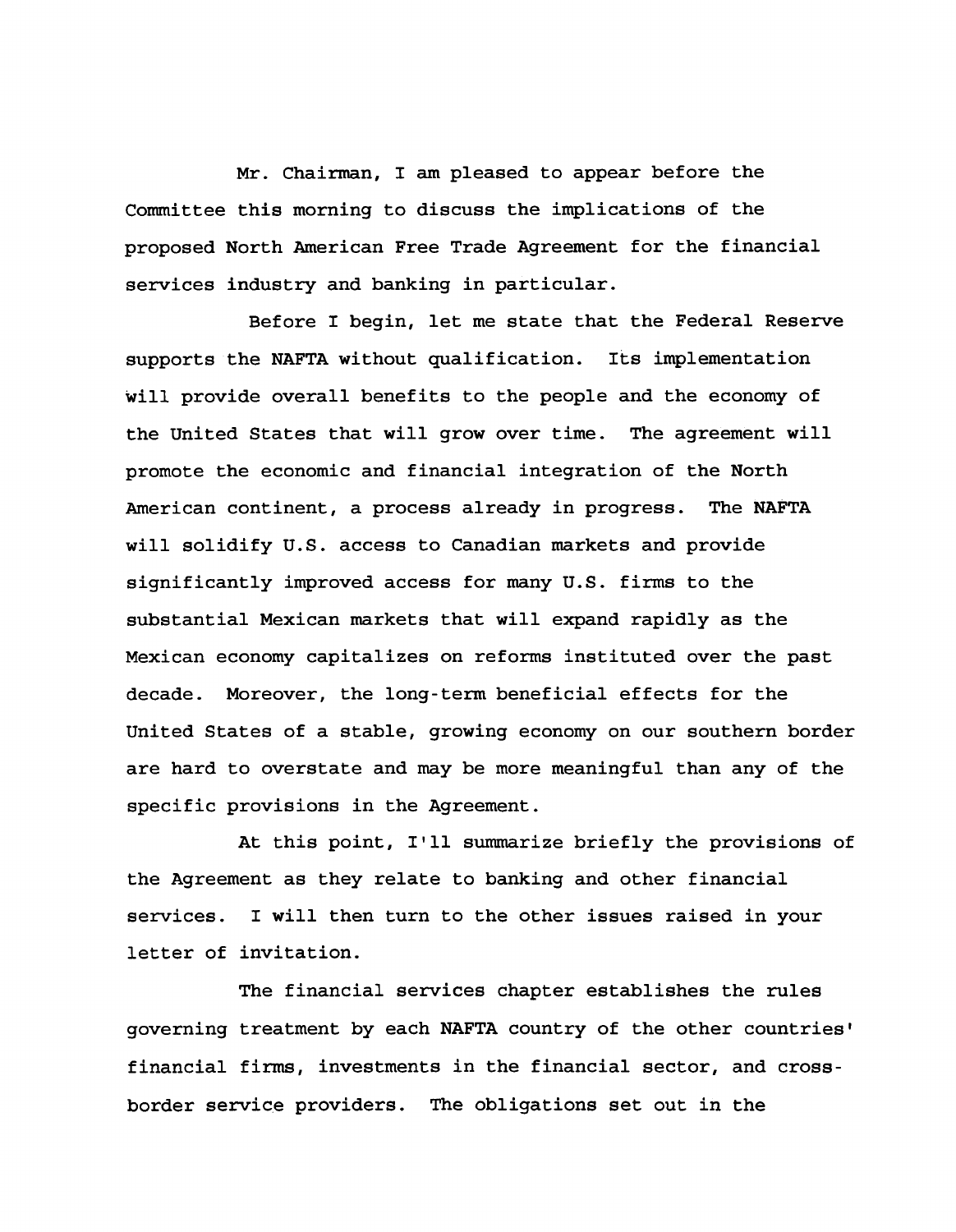**financial services chapter, however, do not require any change in U.S. law or regulatory practice because the United States already follows its basic principles: market access, national treatment, and the right to non-discriminatory or "most-favored-nation" (MFN) treatment.**

**With respect to market access, each country agrees to allow financial institutions of the other countries to establish and operate in its market through subsidiaries. In doing so, each country must grant to the financial firms of the other countries treatment that is no less favorable than what is granted to comparable domestic financial institutions. Thus, a Mexican, or Canadian bank in the United States would be treated as a U.S. banking organization and any nonbanking activities of affiliates of the banks will continue to be subject to the provisions of the Bank Holding Company Act. Treatment is considered no less favorable if it grants to the foreign firm equal competitive opportunities, that is, it does not disadvantage the foreign firm in its ability to provide financial services as compared with the ability of similar firms to provide the services. The financial services chapter also requires each country to provide MFN treatment for the firms of the other NAFTA countries, assuring that no NAFTA country may grant better treatment to firms from countries outside the NAFTA. U.S. banks and bank holding companies already operate subsidiary banks in Canada under these general principles. The main benefit to U.S. banks will be in their ability to establish subsidiaries in**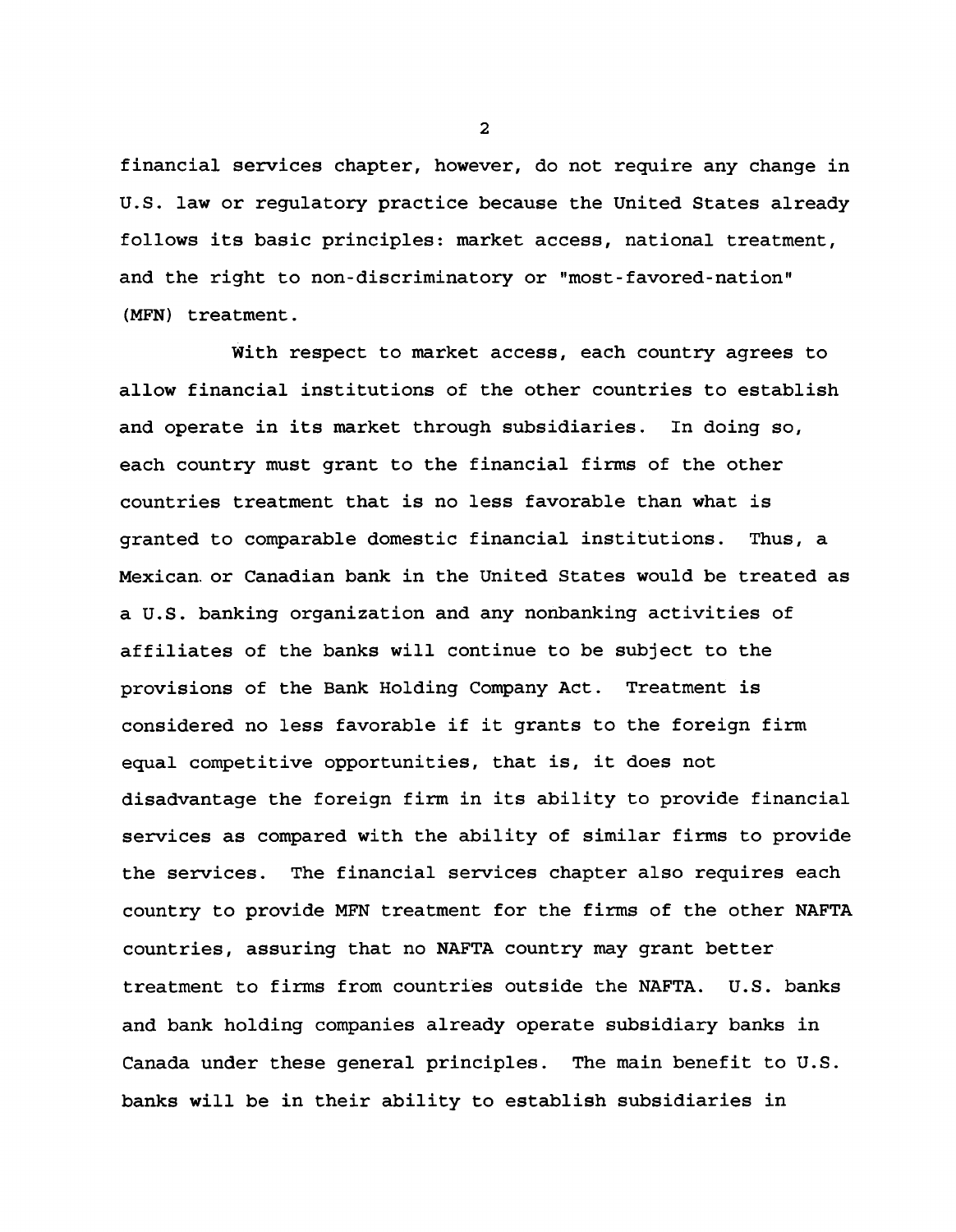**Mexico, a market essentially closed to all but one U.S. institution. Although Mexico will open its banking market only gradually, keeping market share limits at least until the year 2000, the NAFTA will allow a number of U.S. banks to form subsidiary banks and other financial firms and compete on a national treatment basis with banks and financial groups in Mexico.**

**The Agreement will also allow each country to** grandfather, or in the language of trade agreements "to reserve," **certain provisions of existing law that do not conform to national treatment or MFN principles. Under this provision, the United States has reserved a number of provisions of federal law that limit the national treatment available to foreign banks or individuals. However, the degree of discrimination in these laws cannot be increased and any future measures must conform to the national treatment and MFN principles.**

**In addition to these basic requirements, the financial services chapter also requires each country to abide by the principle of "transparency" in its regulation of financial services. This requires that each country allow an opportunity for public comment on proposed measures in the financial services area and make available all requirements necessary for engaging in financial services activities in the country. The chapter also contemplates that any country may request consultations with another, including consultations with regulators, on any matter**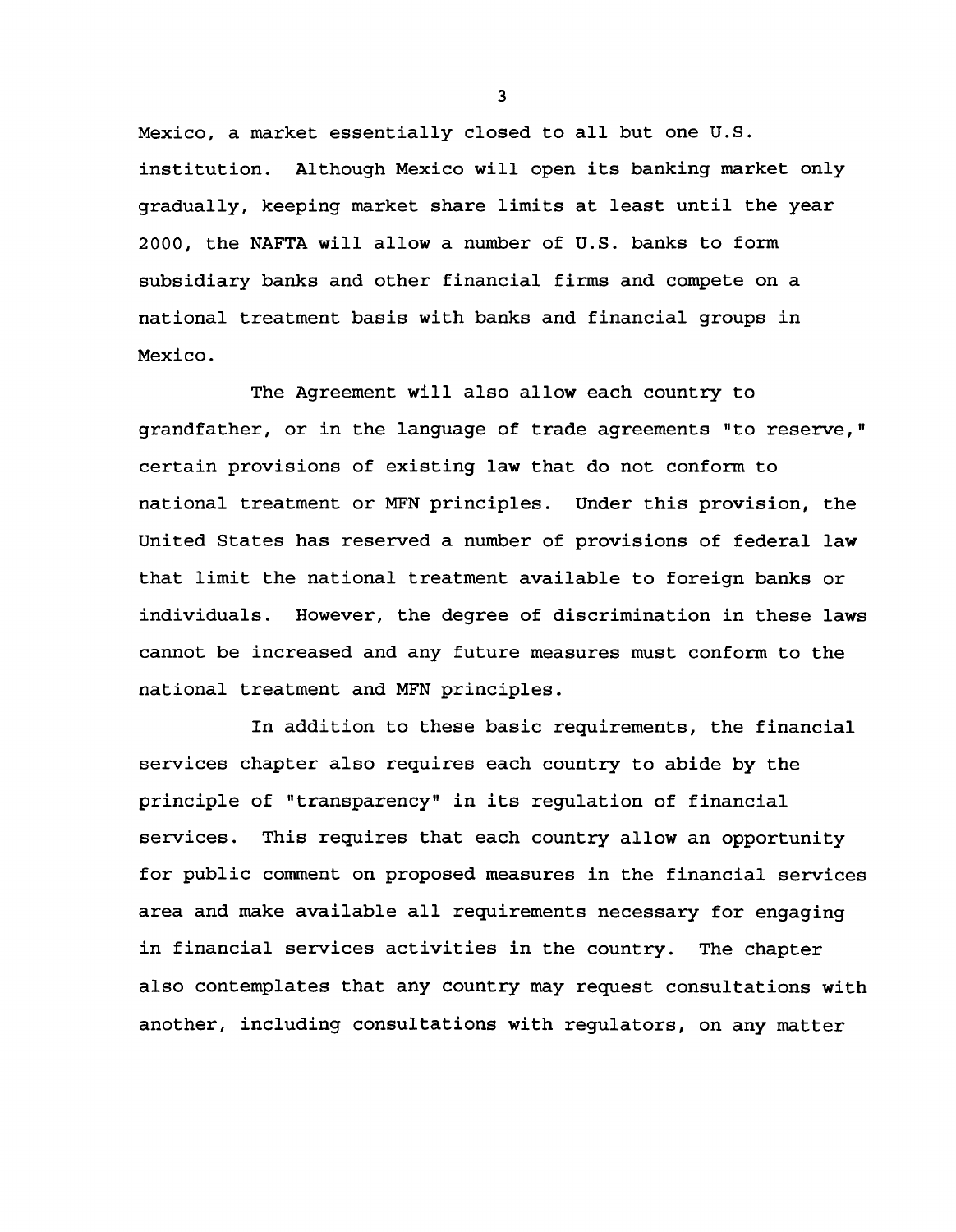**affected by the financial services chapter. In the Federal Reserve's view, this simply codifies existing practice.**

**From a supervisory standpoint, an essential feature of the NAFTA is that it provides a substantial "prudential carveout," that is, nothing in the services provisions of the NAFTA shall be construed to prevent a country from adopting or maintaining reasonable measures for prudential reasons. The chapter gives a non-exhaustive list of areas for prudential regulation, including the protection of consumers of financial services; the maintenance of the safety, soundness, integrity or financial responsibility of financial market participants; and ensuring the integrity and stability of the financial system. We believe that prudential regulation as implemented in the United States is reasonable and could withstand scrutiny under this provision. In addition, the NAFTA provisions on services do not apply to a country's monetary and related credit policies or to exchange rate policies.**

**Under the NAFTA, a country would have the right to a hearing on whether another country is abiding by its obligations under the agreement. This so-called dispute settlement mechanism provides that panels, with participants usually drawn from standing rosters, would hear the dispute and render a final opinion on whether the measure at issue conforms to the NAFTA. If the panel finds that a country's law or regulation violates the NAFTA, the country may change the offending measure. If it does not, the complaining country has the right to suspend**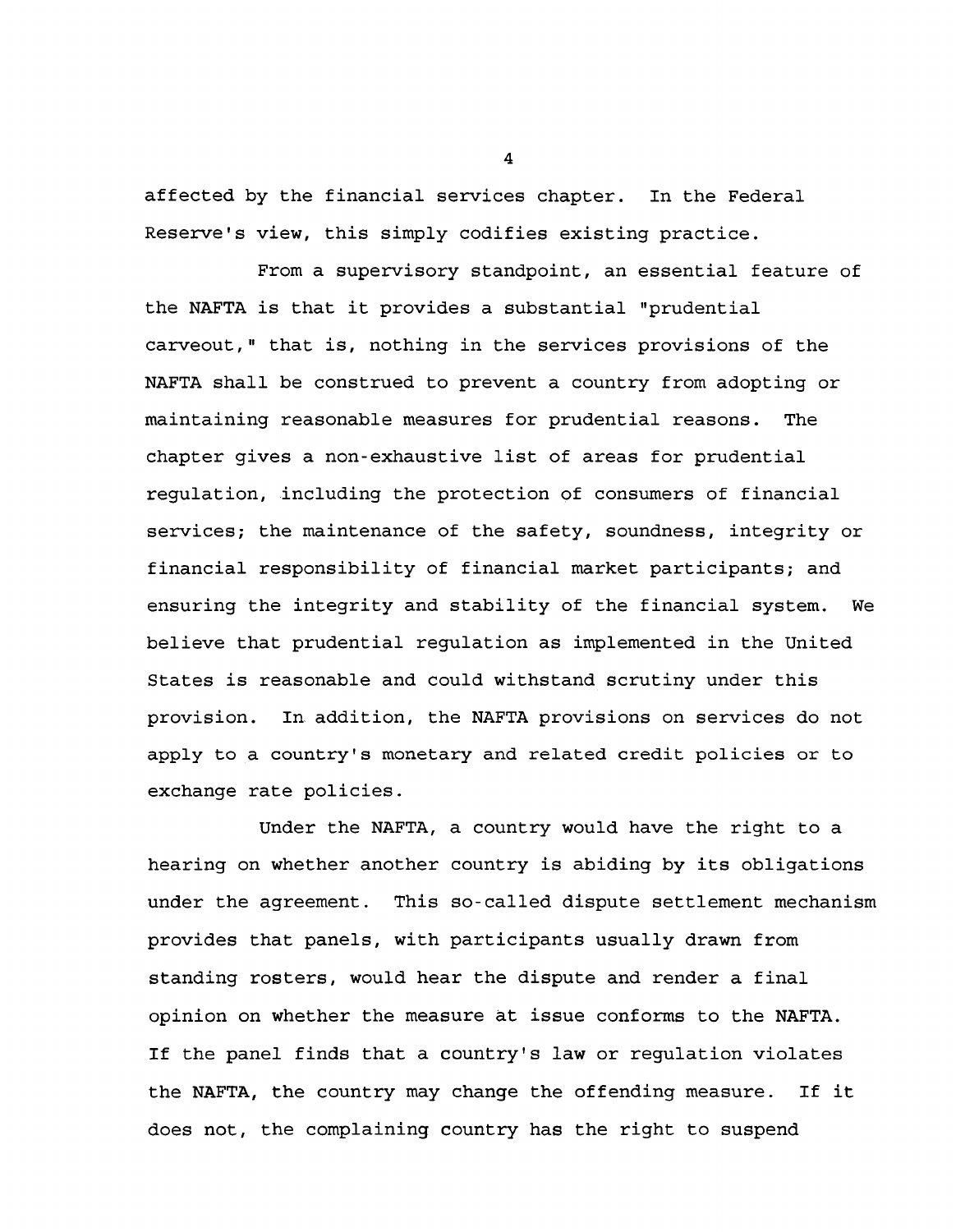**benefits to firms of the offending country that are commensurate with the harm suffered by the firms of the complaining country.**

**The financial services chapter contemplates that experts in financial services will be included on the roster of persons who hear disputes in the financial services area. Moreover, the financial services chapter also contemplates establishment of a Financial Services Committee to supervise the implementation of the NAFTA, to consider issues on financial services that are referred to it by another NAFTA country and to participate in disputes in the investment area where a country claims the prudential or monetary policy carveout as a defense to the action at issue. In these cases, the decision of the Financial Services Committee will be final. Unlike other chapters of the NAFTA that allow a private party, such as an individual person or firm, to bring a dispute against another country, a dispute in financial services may only be brought by a government of a country.**

**In summary, the financial services chapter of the NAFTA incorporates the principles of MFN and national treatment that have long been applied in the United States with respect to foreign investment. The chapter establishes a government-togovernment dispute settlement system that allows for the participation of persons knowledgeable about financial services. Significantly, the financial services chapter recognizes the importance of supervision and regulation of financial services and provides protections for prudential actions of regulators.**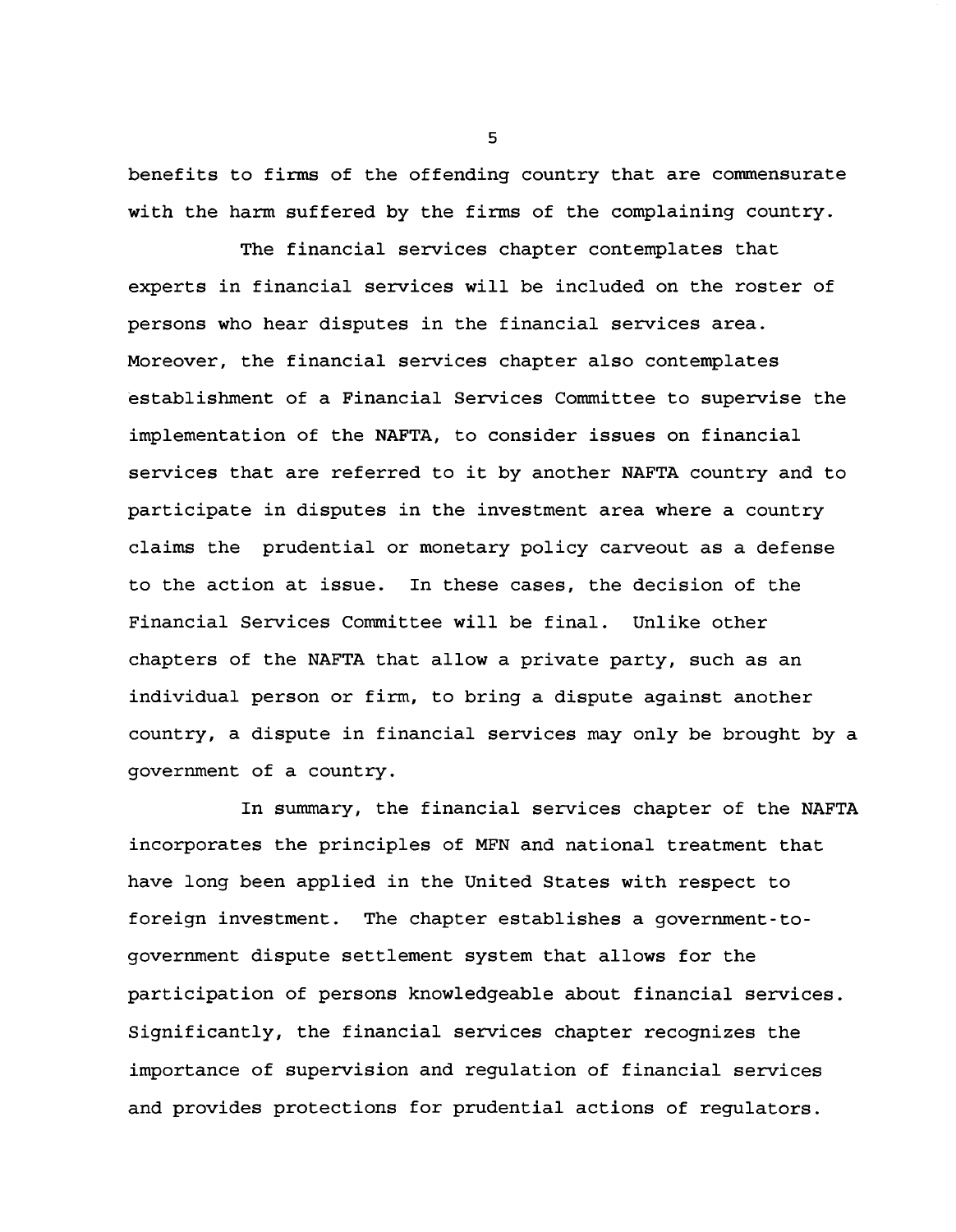**Let me now turn to the specific questions raised in your letter of invitation. The principles of national treatment and better access to all markets for all firms have been long supported by the Federal Reserve. When multilateral trade agreements began to be negotiated in the 1980s that would, for the first time, establish these principles as enforceable obligations to govern the provision of banking and other financial services, the Federal Reserve sought to assure that these negotiated obligations did not interfere with the legitimate objectives of prudential supervision and regulation. These views were shared with the Treasury Department as the U.S. negotiator for banking and securities services in the NAFTA process. At the Treasury's invitation, the Federal Reserve and other regulators provided technical assistance during the course of the negotiations on how proposed provisions of the NAFTA would affect U.S. banking and other laws. There was ongoing informal contact between Treasury and Federal Reserve officials about supervisory issues over the course of the NAFTA negotiations and a member of the Board's staff attended many of the negotiating sessions.**

**The Federal Reserve's principal objective has been to assure that any agreement that might be negotiated contain a strong protection for the prudential actions of regulators, with respect to both individual institutions and the stability of the financial system itself. In addition, the Board believed that it was important that any system set up to review disputes in**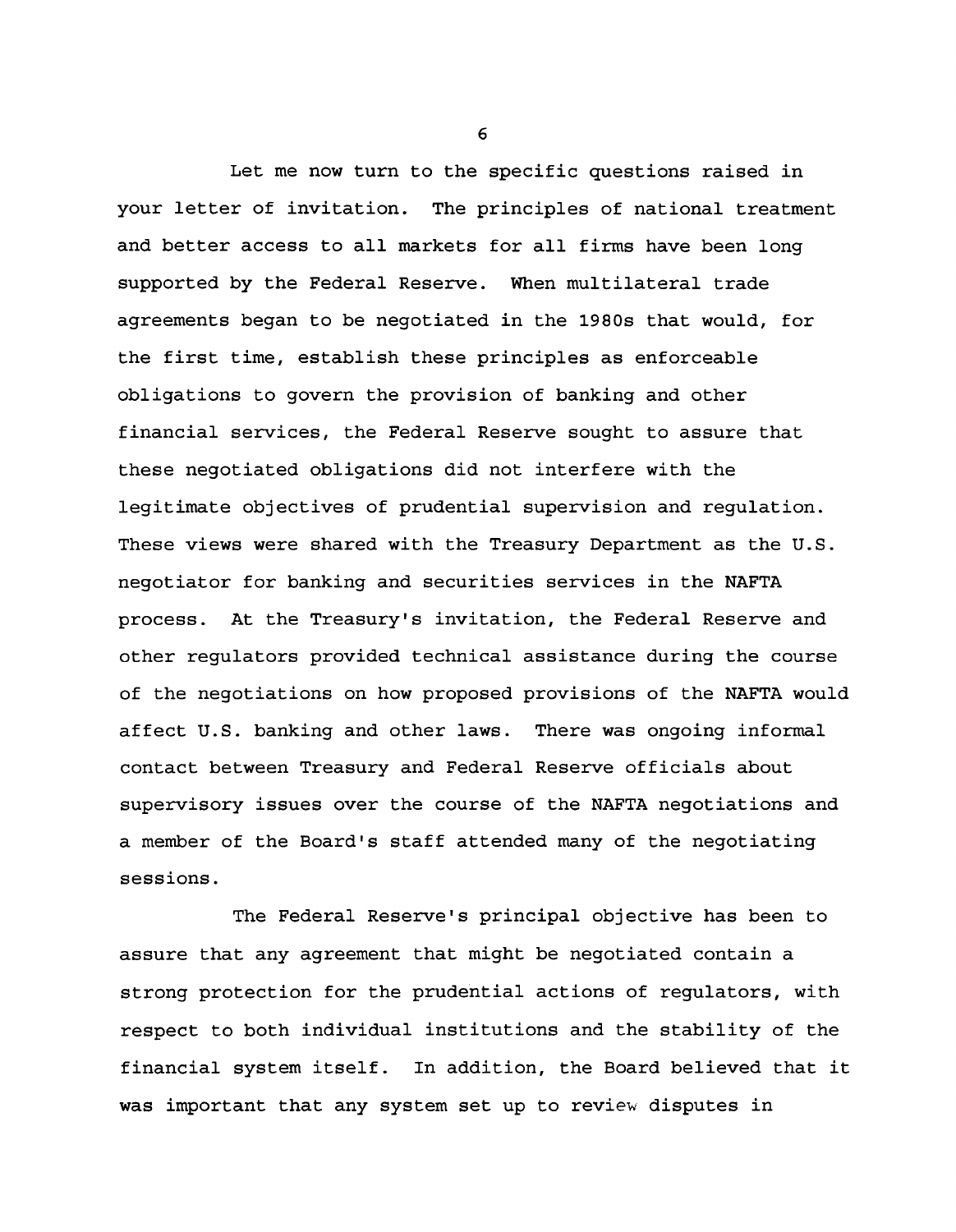**financial services should include the active participation of financial experts. The presence of financial experts in the dispute resolution process assures that persons with an understanding of the basis of financial services regulation will generally decide issues involving regulated financial entities. Finally, the Board believes that it is important that the financial services sector be protected from retaliatory measures resulting from disputes in other sectors. Because of the potential spillover effect into other areas, financial services, and the banking system in particular, should not be disrupted by potentially ill-considered actions resulting from disputes in other sectors.**

**The NAFTA contains provisions that satisfy the concerns of the Federal Reserve. There is a strong provision that protects the actions of regulators. Financial experts will generally participate in settling disputes in financial services and must be included where prudential or monetary policy reasons are cited as the basis for the dispute. A Financial Services Committee will assist in implementation of the financial services chapter and retaliation across sectoral lines is limited. In sum, the NAFTA appears to protect the interests of prudential supervision in the U.S. market and of financial institutions while creating opportunities for U.S. banks and other financial firms in the Mexican market.**

**U.S. banks and bank holding companies have a long history of following their U.S. customers to foreign markets.**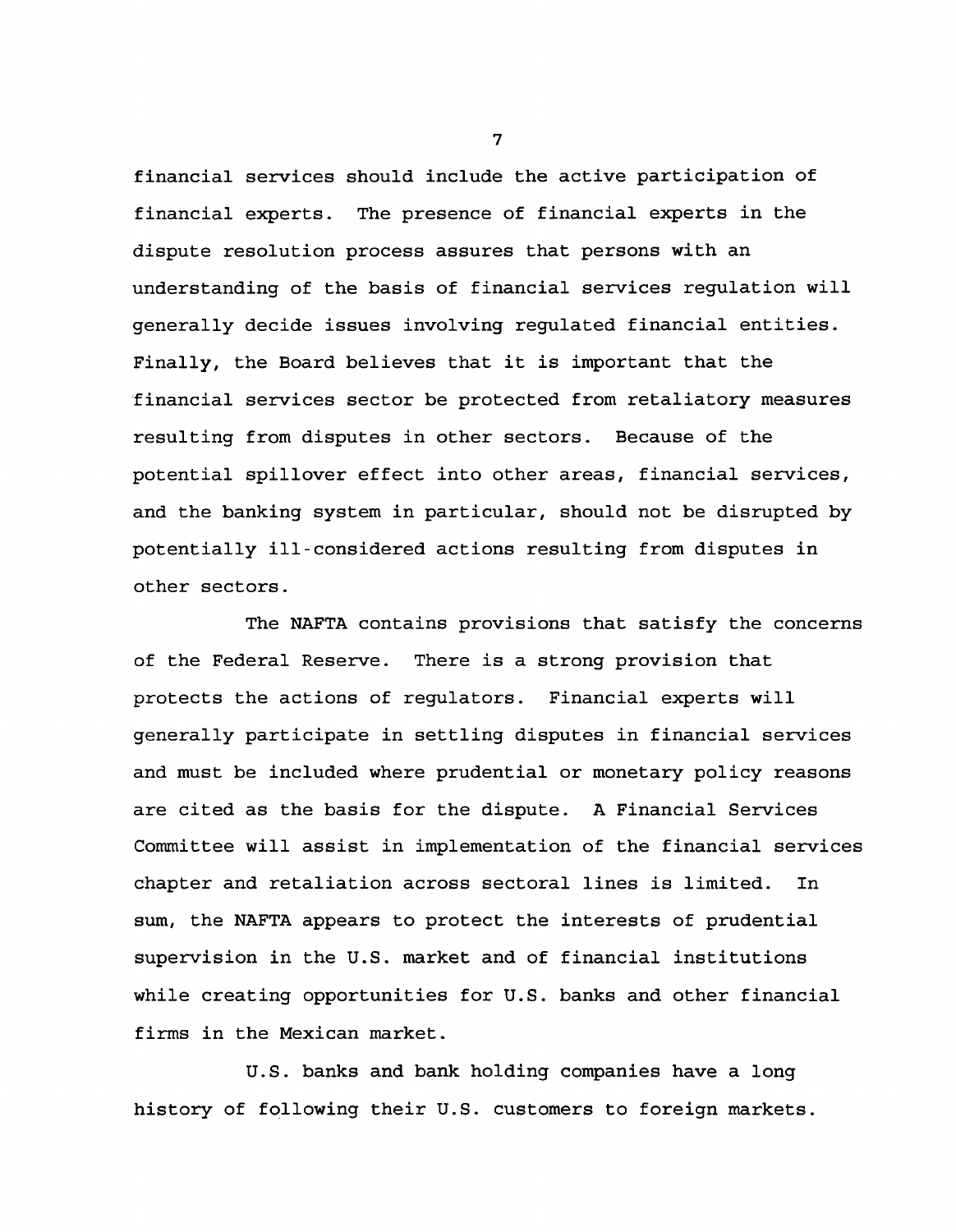**When U.S. businesses began their substantial foreign expansion in the 1950s and 1960s, U.S. banks increased their foreign presence to continue to provide banking services to American commerce. As the Mexican economy opens under the NAFTA, there will be an increased demand for U.S. goods. American banks and securities companies will have opportunities to provide sophisticated financial services to U.S. companies, as well as to the Mexican firms that will increasingly need the types of innovative services at which U.S. financial services companies excel.**

**Of course, U.S. banks and bank holding companies will be subject to the same regulation of their Mexican operations by the Federal Reserve as currently apply to all of their other foreign operations, as well as the same supervision of their foreign operations through the regular reporting and examination process.**

**The NAFTA does not change in any way either the manner in which U.S. banks may make investments in foreign companies or the way that banks are regulated with respect to their activities outside the United States. As you know, the Board's Regulation K governs the international operations of member banks, bank holding companies and Edge corporations. Permissible activities of foreign subsidiaries of these investors are listed in Regulation K and include banking, leasing, fiduciary activities, and securities and insurance activities within certain limits. Regulation K also requires that a U.S. bank or holding company must provide 45 days' prior notice to the Board before investing**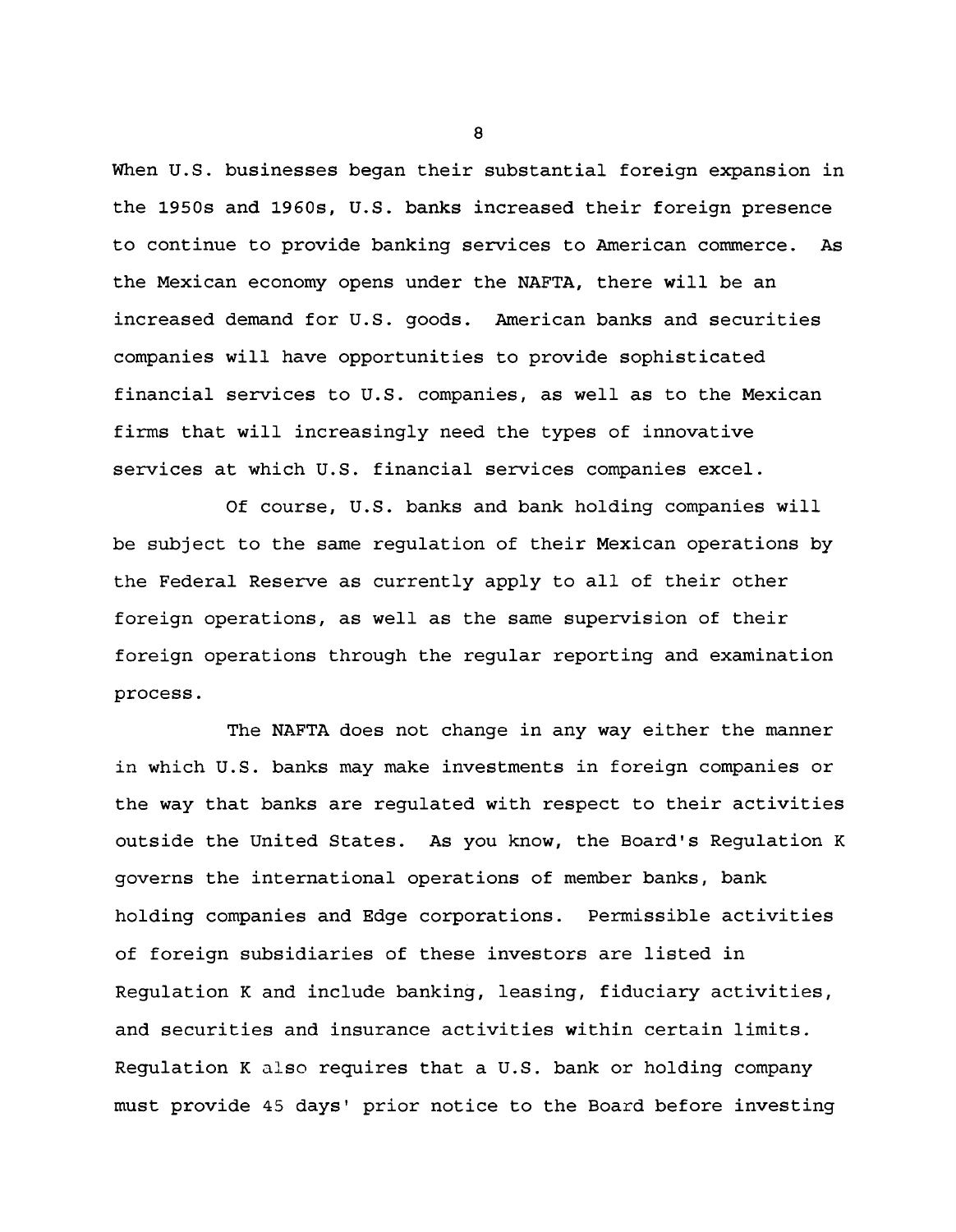**in any foreign company in an amount that exceeds the lesser of \$25 million or 5 percent of its capital. The Board analyzes such proposals in light of the financial condition of the bank or holding company and for compliance with U.S. law. In this regard, the investing U.S. banking organization must provide relevant documentation on the investment. If there are issues raised by the proposal, the Board may suspend the prior notice or deny the investment. All of these measures will be in effect with respect to investments in banks and other companies in Mexico.**

**After an investment is made, the U.S. bank or bank holding company must provide detailed financial reports to the Federal Reserve for analysis to determine the condition of the foreign entity. This analysis is included in the ongoing performance monitoring of the bank or bank holding company. In addition, the Federal Reserve often conducts on-site examination of foreign subsidiaries of U.S. banks and bank holding companies. Of course, neither the NAFTA nor the Mexican and U.S. legislation to implement it have been passed. Nevertheless, the Federal Reserve has held discussions with regulators in Mexico concerning sharing of information, including possible on-site examinations of subsidiaries of U.S. banks. In this regard, I note that the Mexican authorities conduct on-site examinations of Mexican banks on a regular basis. In most of the large Mexican banks, the National Banking Commission has established and staffed permanent on-site examination offices for constant surveillance. We**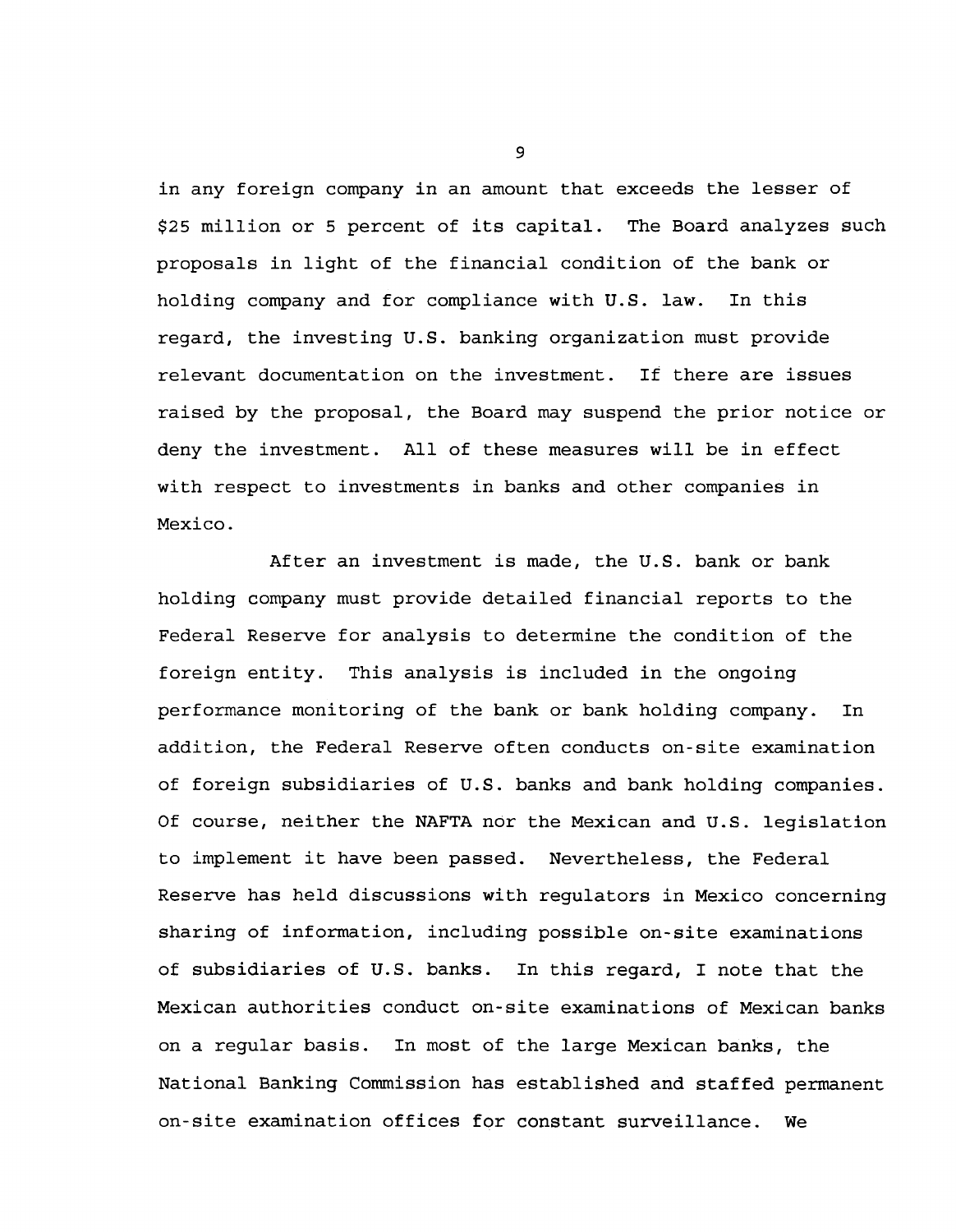**believe that we will be able to work cooperatively with the Mexican regulators to obtain necessary information on Mexican subsidiaries of U.S. banks through examinations or other mechanisms to assure that these investments would not pose any undue risk to the safety and soundness of the U.S. banks.**

**The subsidiaries in Mexico will be subject to the same restrictions that are currently in place with respect to any foreign subsidiary under Regulation K. Foreign companies owned by U.S. banks and bank holding companies are generally prohibited from engaging in any activities in the United States. Foreign subsidiaries of U.S. banks are not permitted to underwrite or deal in securities in the United States. Similarly, foreign subsidiaries are prohibited from underwriting insurance in the United States. Consequently, foreign affiliates of U.S. banks cannot be used to evade the nonbanking restrictions of U.S. law. These restrictions are monitored in the ongoing review of each banking organization. If a banking organization were to ignore such restrictions and conduct impermissible activities in the United States through a foreign company, the Board has enforcement authority to deal with such violations.**

**The NAFTA provision regarding cross-border services provides that no new restrictions shall be placed on cross-border activities that are permitted on the date the NAFTA may enter into force. With respect to banking in the United States, this provision relates primarily to cross-border lending and deposittaking. Currently, there are no restrictions in federal law**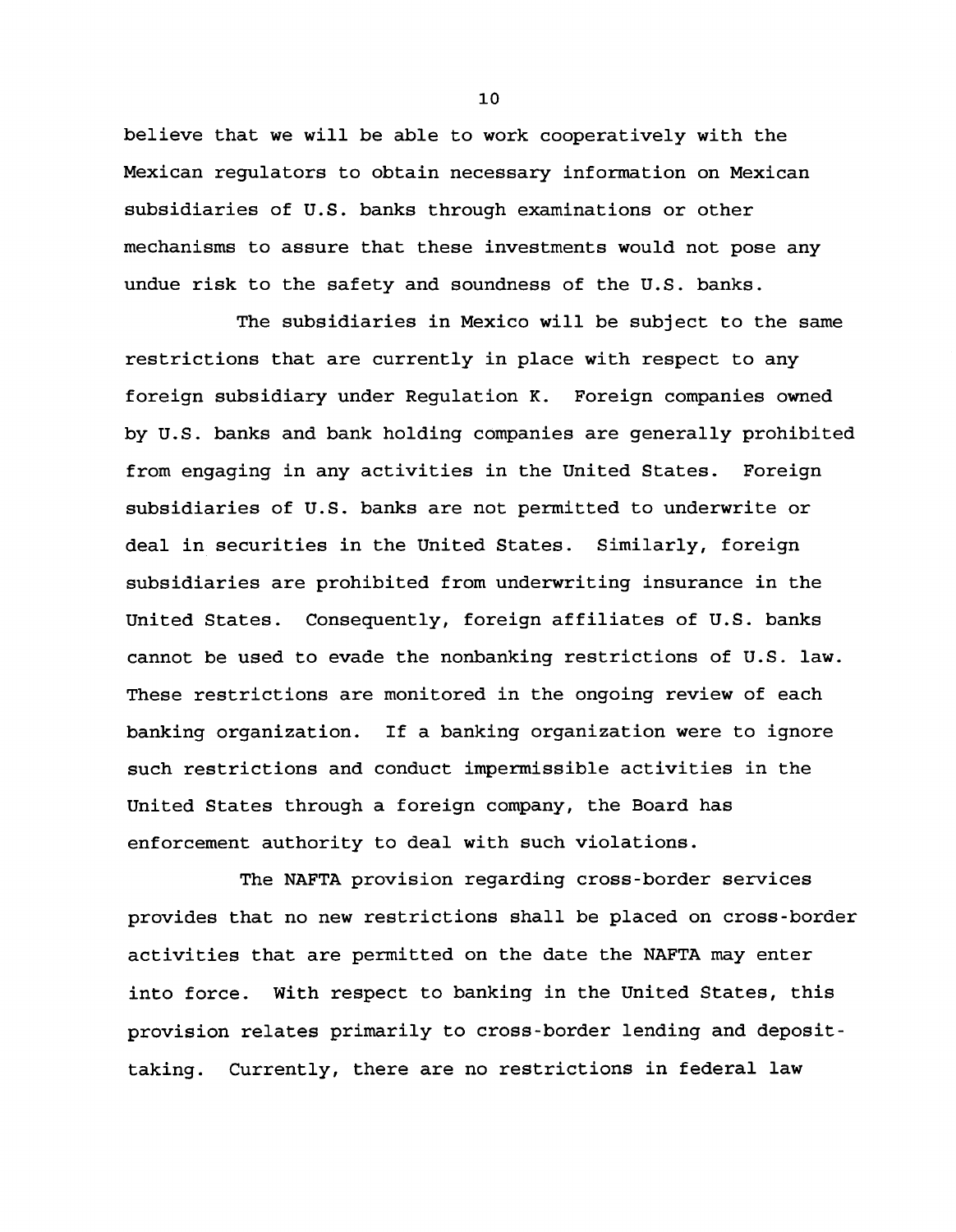**preventing a foreign bank from advertising in the United States the services that the bank offers outside the United States. U.S. residents may place deposits with the foreign offices of foreign banks, and also may and do borrow from the non-U.S. offices of foreign banks and other firms. Similarly, U.S. banks could lend cross-border to Mexican or Canadian residents or accept deposits from such residents. Of course, this provision is also subject to the prudential carveout, which allows reasonable measures to be taken to protect depositors or other users of financial services, even with respect to cross-border services.**

**The provision does not require that the cross-border service providers of the other countries be allowed to "do business" or "solicit" business, such as by advertising or setting up an office, in the country. Each country retains the right to define what is meant by "doing business" or "soliciting" under this provision. The cross-border provision also explicitly recognizes, without prejudicing any other type of prudential regulation, that registration requirements for instruments sold cross-border and for the cross-border providers themselves are reasonable prudential measures. Finally, the NAFTA countries have agreed that further consultations should be held no later than January 1, 2000, on further liberalizations in the crossborder area.**

**With respect to the Foreign Bank Supervision Enhancement Act of 1991, under which a foreign bank may not**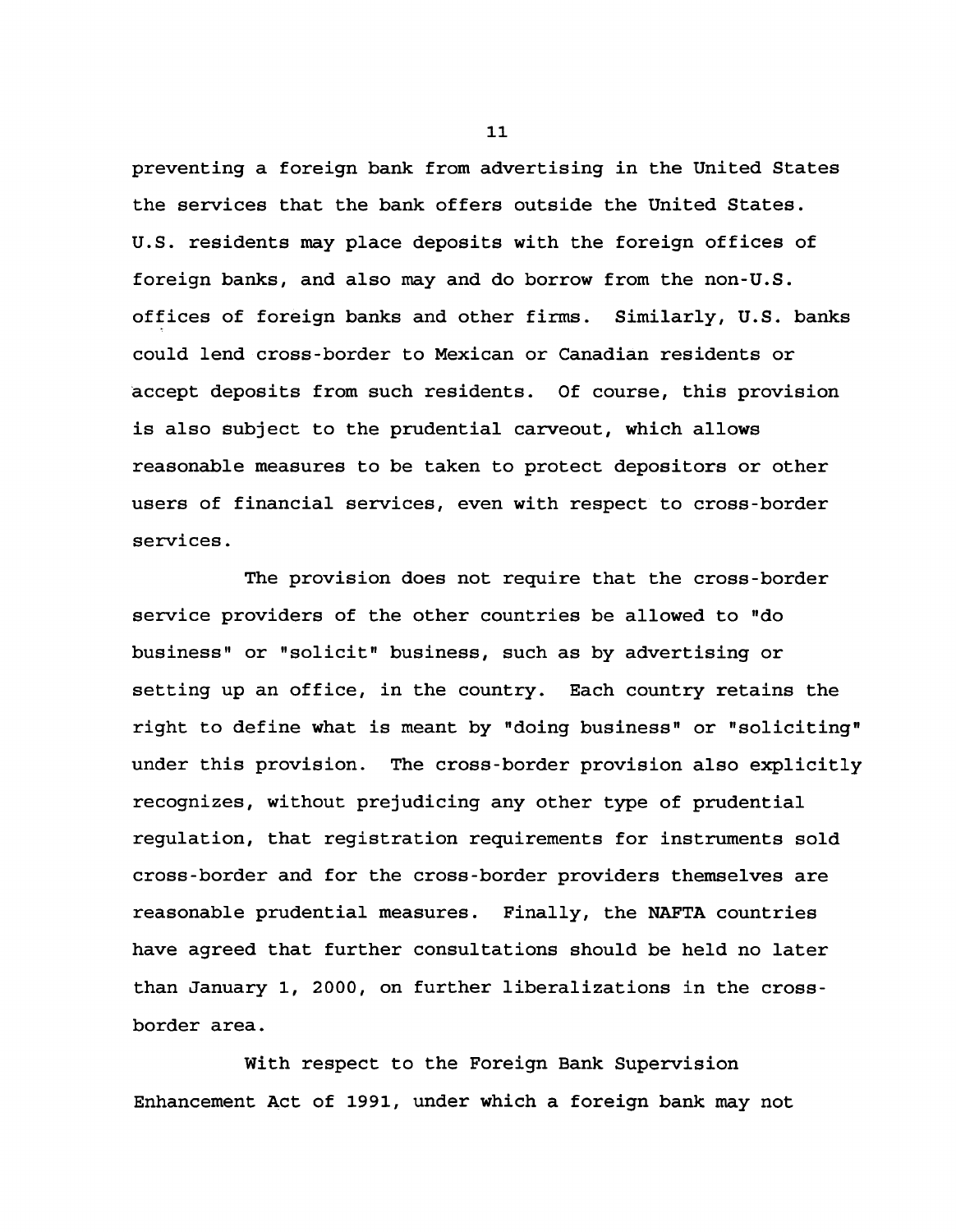**establish a branch, agency, or commercial lending company unless the Board finds that the foreign bank is subject to comprehensive supervision or regulation by home country authorities on a consolidated basis, you have asked whether Mexican banks are subject to comprehensive supervision and on what basis the Board made such determination. There are several applications by Mexican banks that are pending at the Board and it would not be appropriate to comment on specifics before the applications have been presented for Board action. I can say that there have been very useful and informative discussions with the supervisory authorities in Mexico on the programs that have been put in place in Mexico since the banks were reprivatized starting in 1991 and that these discussions are continuing in order to allow us to complete the record on the applications.**

**Let me also say that, as a general matter in determining whether a particular foreign bank is subject to consolidated supervision, the Board considers a broad range of information. We study the structure of the supervisory system; how it applies to the particular bank applicant; the extent of the information on the operations of the bank and its dealings with affiliates that are available to the supervisors, including the nature and frequency of reporting by the bank to its supervisors; whether there are audits required of or commissioned by the bank; the nature and scope of any examinations or inspections by the supervisors; the supervisory practices of the authorities with respect to the bank's operations; and any**